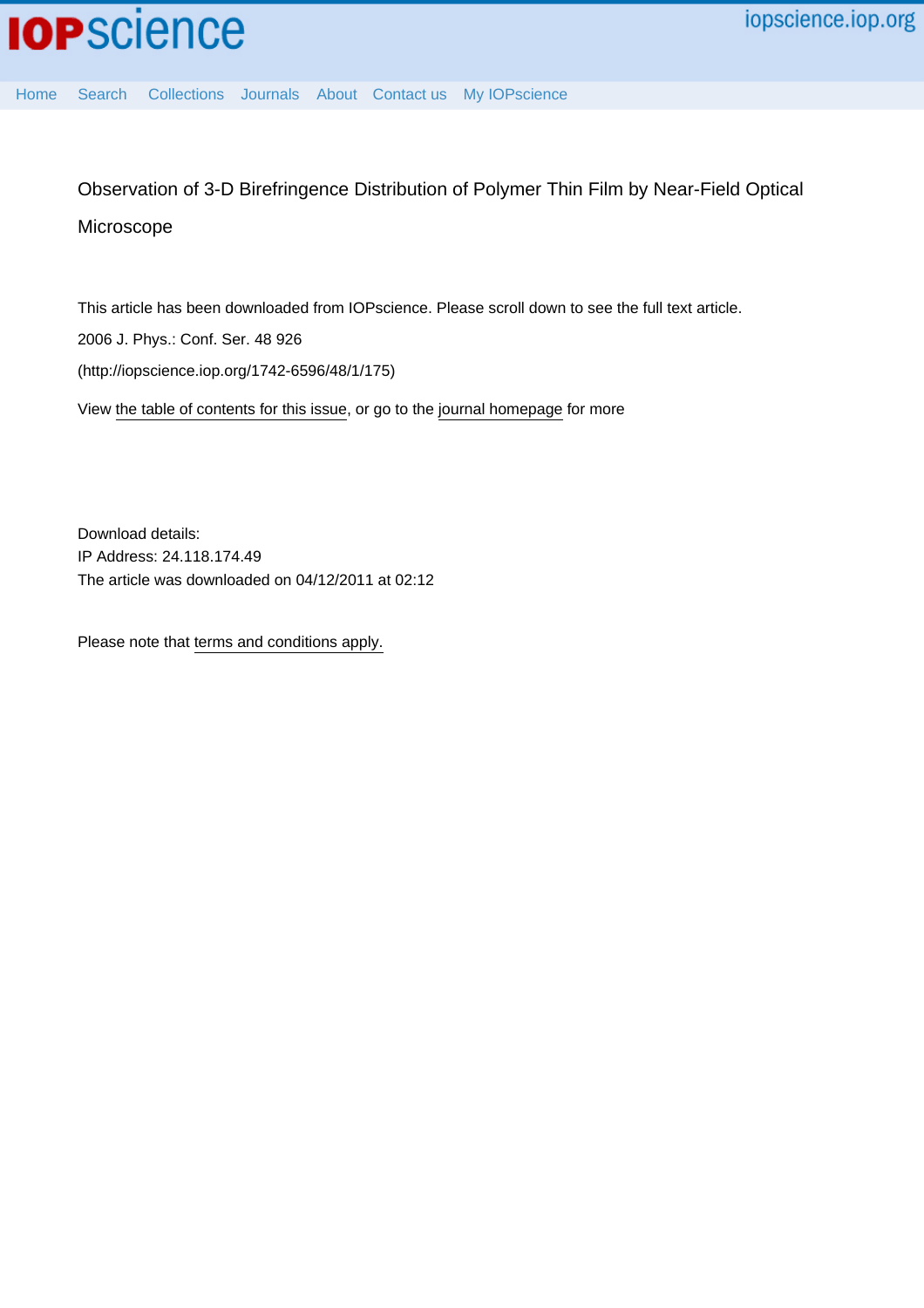# **Observation of 3-D Birefringence Distribution of Polymer Thin Film by Near-Field Optical Microscope**

# **J Qin, H. Nagai, T. Numata, Y. Otani and N. Umeda**

Tokyo University of Agriculture and Technology2-24-16 Nakacho, Koganei, Tokyo 184-8588, Japan

E-mail: sanshizuka@yahoo.com.cn

**Abstract.** According to development of optical engineering, the measurement accuracy of optical components and materials has become more important. For example, birefringence in polymer thin film is an essential issue for development of liquid crystal display. In this study, after a PVA (poly vinyl alcohol) film was embedded by photopolymer and cut by ultramicrotome, a cross-sectional birefringence distribution of cut film was observed by birefringence contrast scanning near-field optical microscopy (B-SNOM). As a result, three dimensional birefringence ratios were calculated and birefringence of parallel to stretching direction was larger than that of vertical one. This result shows that cross-sectional birefringence distribution is yielded by inhomogeneous distribution of molecular alignment in film material according to asymmetry stretching.

## **1. Introduction**

By the recent development of nanotechnology, the importance of observation and analysis in the micro region of object increases, and related researches are widely carried out. An birefringence measurement is effective for evaluation of polymer materials of optical components, and also for observation of biopolymer. Especially, a PVA (polyvinyl alcohol) film is polarizing material of the LCD (Liquid Crystal Display) panel. An evaluation of optical characteristics by the observation of birefringence distribution is very important, since it is directly related to display qualities such as angle of visibility, contrast, and colour tone reproducibility. However, research and development for such evaluation have not been advancing in present state, because an observation technique of birefringence distribution at cross section in the thickness direction has not been established.

In this study a birefringence distribution in the film cross section was directly observed using birefringence near field optical microscope (B-SNOM) [1], after it was cut off using the ultramicrotome which is widely used for highly precise cross sectional cutting in the field of electron microscope.

# **2. Principle of birefringence measurement**

Schematic drawing of birefringence contrast scanning near-field optical microscope (B-SNOM) used in the study is shown in Figure 1. A measurement based on the heterodyne interferometry[2] is performed using frequency stabilized axial Zeeman laser (SAZL) which emits right- and left-handed circularly polarized lights with frequency difference. The heterodyne interferometry has a property of the high-speed and high-precise quantitative measurement. Using the optical intensity which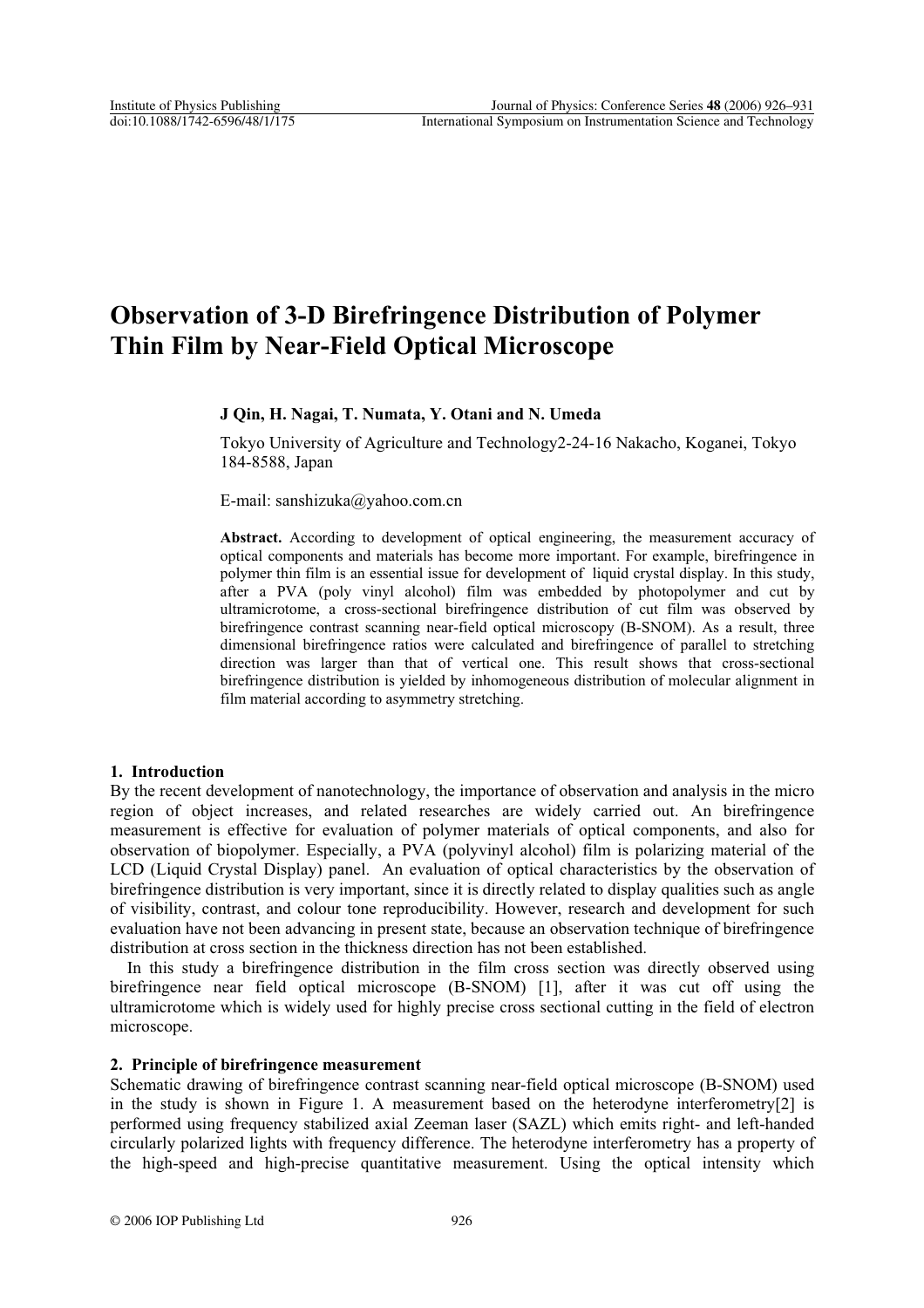synchronized for beat frequency between two components of SAZL, amplitude of beat frequency components  $I_x$ ,  $I_y$  are detected by lock-in amplifier, and DC component  $I_{DC}$  with a low-pass filter is detected. Therefore, the phase retardation  $\Delta$  and azimuth angle  $\phi$  of birefringence can be calculated using  $I_x$ ,  $I_y$  and  $I_{DC}$  as following equations:

$$
\Delta = \sin^{-1}\left(\frac{\sqrt{I_x^2 + I_y^2}}{I_{DC}}\right)
$$
 (1)

$$
\phi = \frac{1}{2} \tan^{-1} \left( \frac{I_x}{I_y} \right) \tag{2}
$$



**Figure 1.** Schematic drawing of birefringence contrast scanning near-field optical microscope (B-SNOM): SAZL(Stabilized Axial Zeeman Laser); QWP(Quarter wave plate); PD(Photo detector); LPF(Low pass filter.

#### **3. Film cutting and sample preparation**

The sample cross section was exposed using the ultramicrotome[3] in order to observe the cross section of PVA film. A film was embedded by the resin in order to fix a film slice in the ultramicrotome as shown in Figure 2. As a resin for embedding, ultraviolet curing resin of epoxy polymer and urethane acrylate oligomer which is heat hardening resin was compared. As a result, the ultraviolet curing resin is suitable because the embedding finishes in a short period of time, and there is low thermal effect on the hardening. The thin film of sample was developed on a slide glass by collecting the sample with a tweezer, after cutting by steel knife. The optimization of tool angle and clearance angle was performed using a steel knife. A small irregularity and brake in the cut section were observed, when it was cut off at the tool angle sharper than 35 deg. Since both embedding resin and PVA are soft, this is because the vibration of knife due to a cutting resistance was induced at the small tool angle.

A PVA film was fabricated by dropping PVA solution on glass substrates and drying. The birefringence in a PVA film is induced in proportion to the film stretching. The film which was exfoliated from the glass substrates was extended by the drawing machine. It was heated by the warm wind in order to stretch a film over 70  $\degree$  C which is glass transition temperature of PVA. The stretching speed was about 5mm/sec, and the stretching ratio of the sample was set at 1, 3, and 5 times.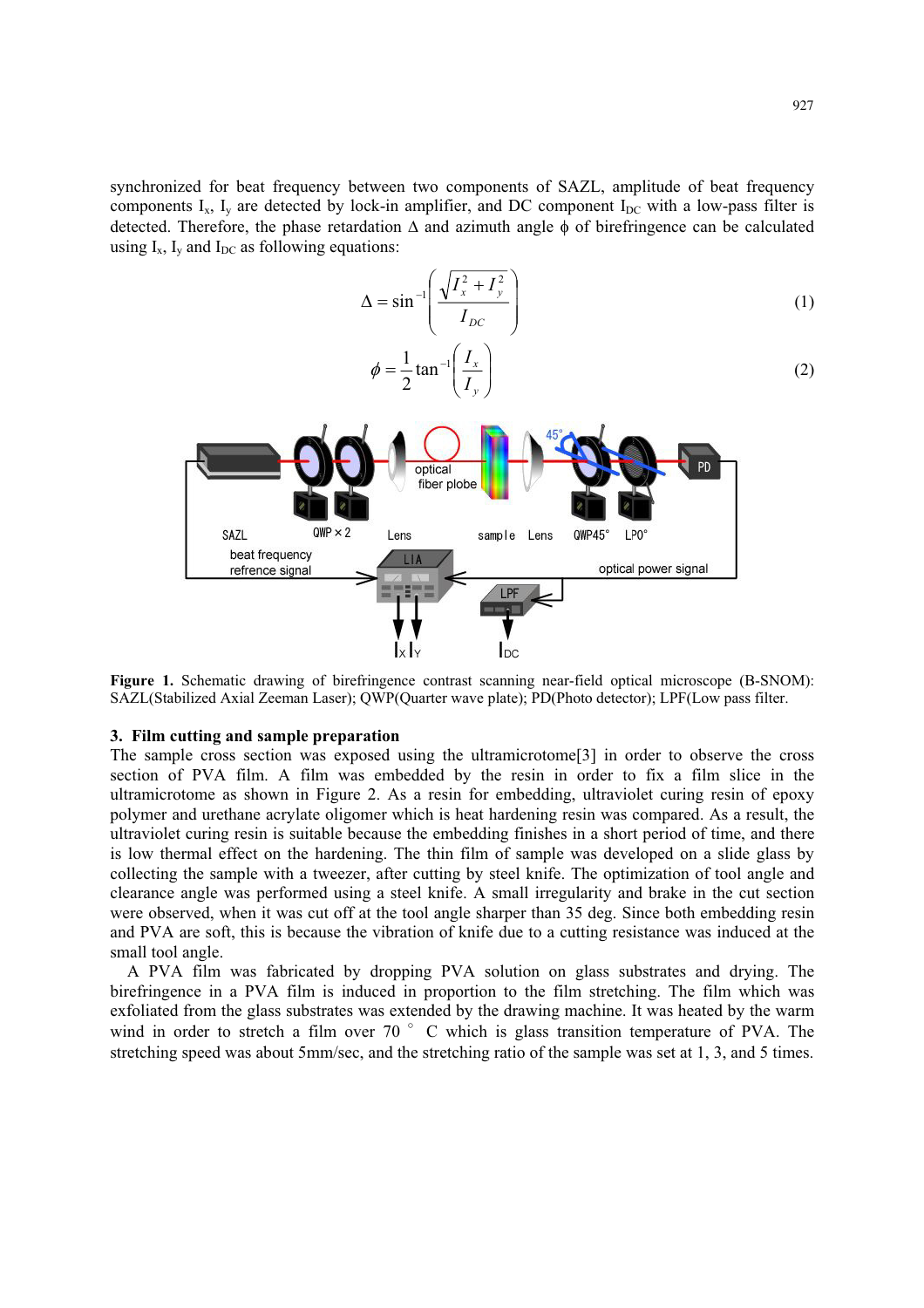

**Figure 2.** Preparation of sample. (a) picture of ultramicrotomes (b) the schematic of cutting process (c) sample schematic (d) knife and sample

### **4. Experimental results**

Since the deformation and stress in the cutting of sample induce the birefringence of PVA film which is not originally included, the cutting condition with low effect is important for evaluation of cross section in the film. Then, an optimum condition of cutting repeat count and speed with low effect for the cutting were obtained using the PVA film without stretching. Birefringence images of the film cross section after the cutting is shown in Figure 3. The birefringence distributions at the film and resin parts were different each other until 15 times of the cutting repeat count as shown in Figure 3(a). In the slice of 20 cutting times shown in Figure 3(b), the birefringence distribution in the whole area of the image was indistinct within 5deg. or less. Therefore, it became clear that the cutting counts with the knife limits to be 15 times.



Figure 3. The effect brought in by cutting repeat count. (a) cutting 15 times and (b) cutting 20 times.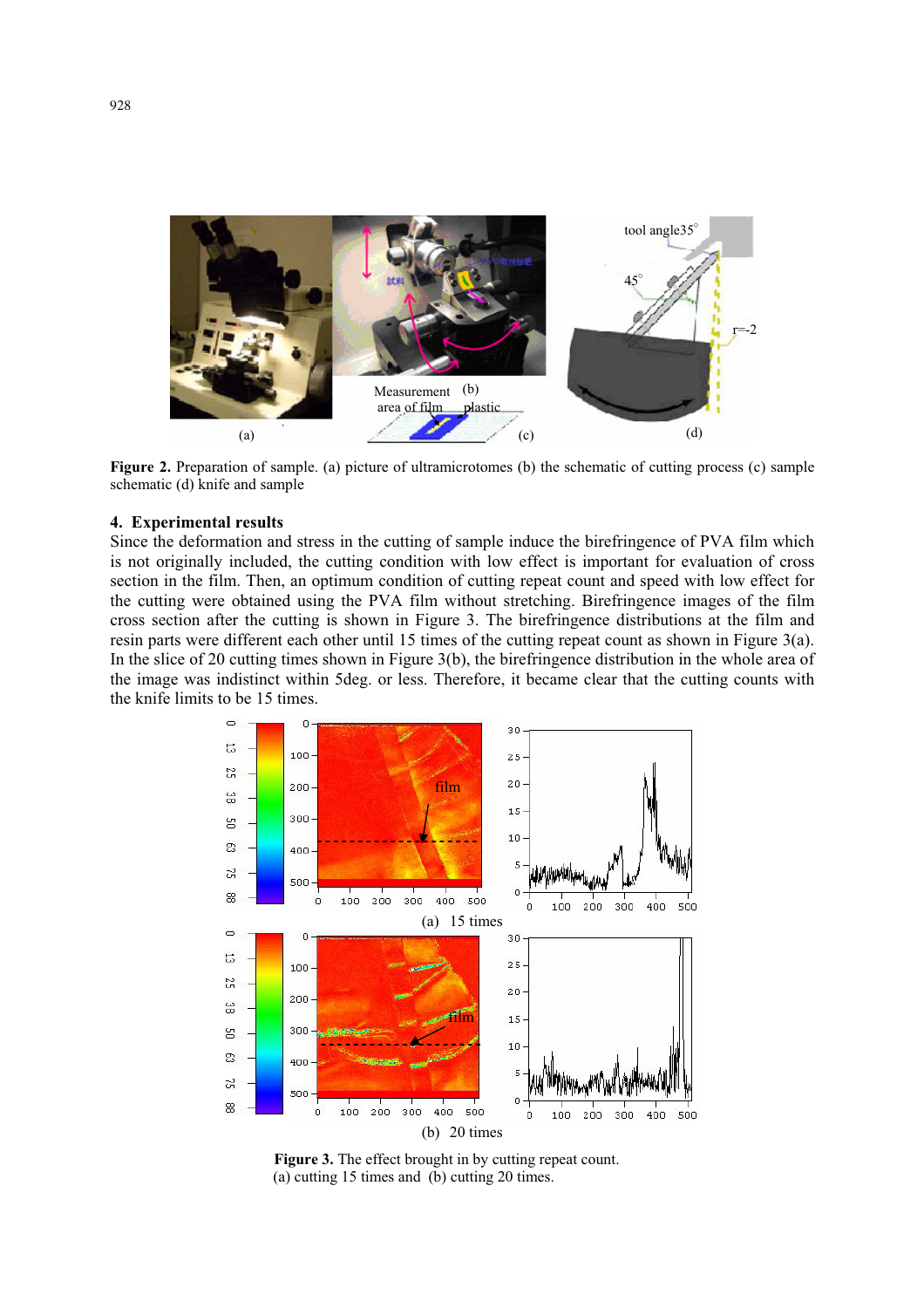The birefringence by deformation and stress of the cut section may be induced, because the force applied between sample and knife increases as the cutting speed. The birefringence distributions for changing the cutting speed are shown in Figure 4. The birefringence was almost held at 10deg. or less in the cutting speed under 0.5mm/sec, while the birefringence over 15deg. occured when the cutting speed was set at 5mm/sec. Therefore, the cutting speed should be as slow as 0.5mm/sec.



**Figure 4.** The effect brought in by cutting velocity. (a) 5mm/sec and (b) 0.5mm/sec.

The birefringence which arises in the PVA film is proportional to the stretching ratio on film stretching [4]. Then, the increase in the birefringence for the change of the stretching ratio was examined. The measurement direction is defined as shown in Figure 5. The birefringence  $\Delta X$  in the cross section which is perpendicular to the film stretching direction is measured from the X direction. Similarly, the birefringence  $\Delta Y$  corresponds to the plane parallel to the drawing direction, and  $\Delta Z$ means the birefringence parallel to the film plane. The birefringence observed from the each direction is given by following equations.

Retardation in X direction:  $\Delta_{r} = n_{r} - n_{r}$ 

Retardation in Y direction:  $\Delta_v = n_x - n_z$ 

Retardation in Z direction:  $\Delta_z = n_x - n_y$ 

The retardations in the X, Y, and Z directions for stretched sample film were measured by the B-SNOM. The result is shown in Figure 6. It was normalized by the measurement of the mean value of retardation in a film at every 10um thickness. From the result, it was found that the birefringence approximately increased as the increment of stretching ratio. The difference of the birefringence according to the observation direction was clarified. The vector diagram expressed by three orthogonal vectors in normalizing  $\Delta Y$  and  $\Delta Z$  with  $\Delta X$  is shown in Figure 7. In the case of the uniaxial stretching in the X direction, refractive index  $n<sub>x</sub>$  in the X direction increases as shown in Figure 8, because the molecule is orientated in the direction in which the object is extended. On the other hand, both of the refractive index  $n<sub>v</sub>$  and  $n<sub>z</sub>$  in Y and Z directions decrease.

Therefore,  $\Delta Y$  and  $\Delta Z$  increases, while  $\Delta X$  should become small in comparison. In the result of the experiment, the tendency of  $\Delta X \leq \Delta Y$  predicted at sample #3, #4, #5, and #8 was able to be confirmed.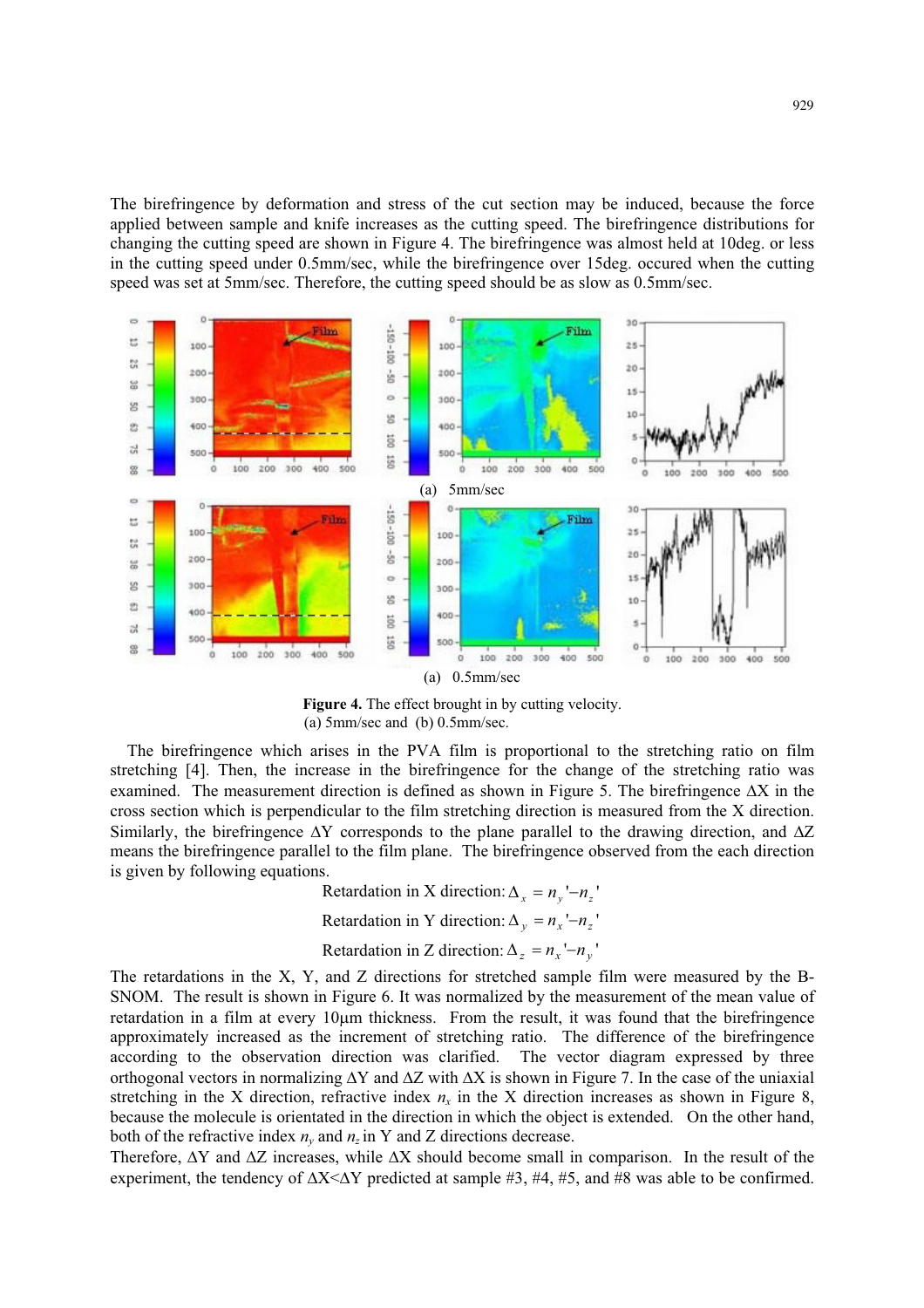In the meantime, birefringence difference of all directions is almost equal in the sample #6. The sample #7 became  $\Delta X > \Delta Y$ , which is different from the prediction. This might be because the slight difference of the stretching state occurred between front and back surface by heating from upper side on the film stretching.

From observation results of the birefringence distribution in the cross section, it was categorized as a sample with large birefringence at internal part of film or with that at film surface. The case in which the birefringence near the surface was large is shown in Figure 9. The  $\Delta$  in the table of Figure 9 represents the mean value  $\delta$  of the retardation at every 10  $\mu$ m thickness of the film. In this figure, it can be estimated that the stress in the Y direction was generated, while the film is extended in X direction, because the mean value of  $\Delta X$  is larger than that of  $\Delta Y$  in the whole area of film. And also, we can see that  $\Delta X$  decreased near the left side surface of the figure, while there was a portion where  $\Delta Y$  increased near the surface. It can be supposed that  $\Delta Y$  increases at this part, since there was a small stress component by strong orientation in the X direction on the stretching.



Figure 5. Measurement direction.

 **Figure 6.** Retardation of PVA film as a function of drawing ratio.



**Figure 7.** Schematic diagram of relative birefringence image.



**Figure 8.** Schematic image of generation of birefringence.